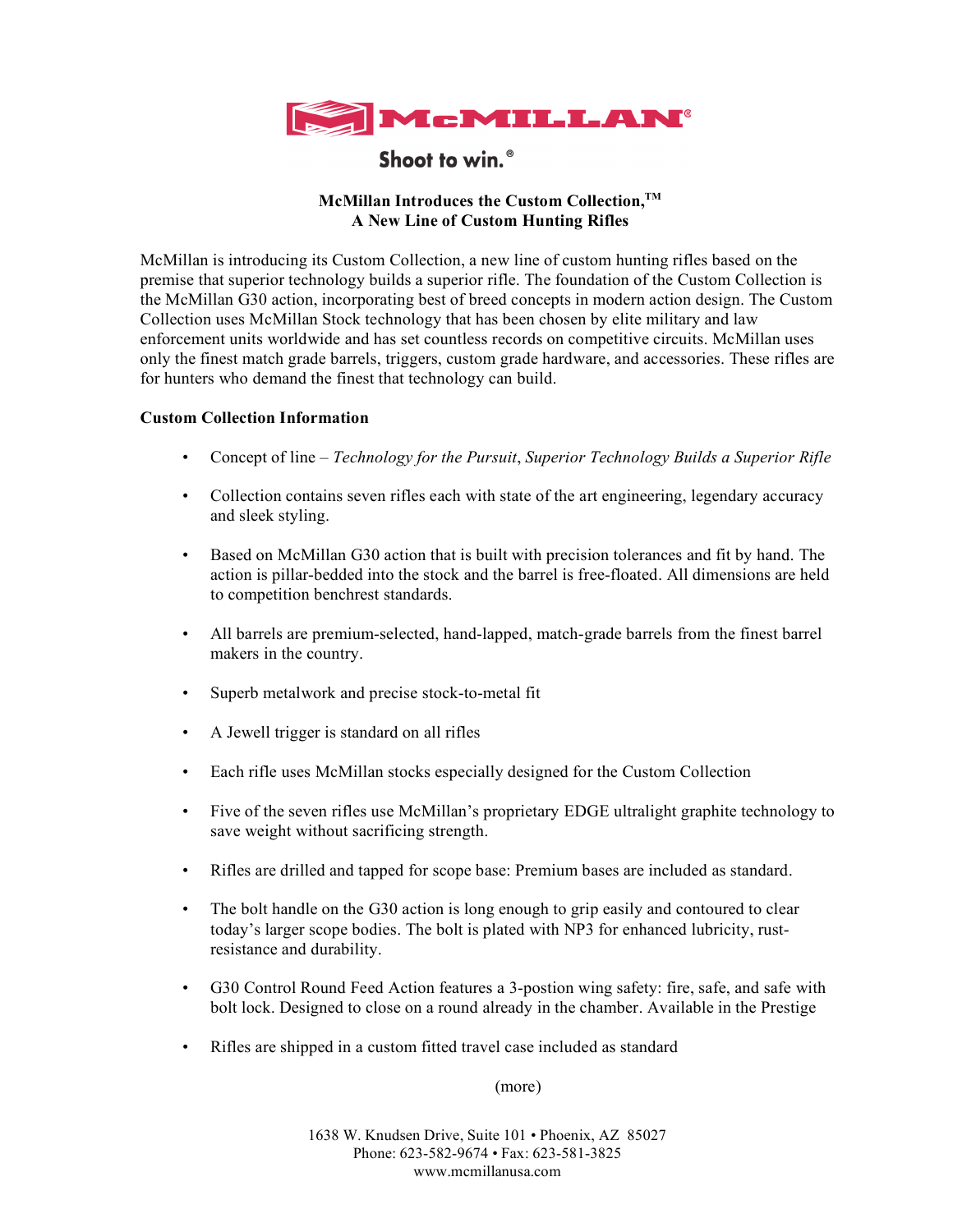## *Legacy*

The Legacy epitomizes what the founder of our company, Gale McMillan, believed to be the perfect hunting rifle. The Classic Sporter stock has timeless lines with a beautiful shadow line cheekpiece and clean panel checkering in the forend and pistol grip. McMillan's proprietary EDGE ultralight graphite technology saves weight without sacrificing strength. The stock and metal surfaces have an anti-glare finish. The McMillan G30 custom action incorporates the most significant trends in contemporary firearms engineering. And the match grade barrel delivers superior accuracy, giving you a rifle that shoots as good as it looks. The Legacy is offered in 4 popular calibers, including Gale's favorite all-round cartridge, the 300 Winchester Magnum.

Stock: McMillan Classic Sporter with McMillan EDGE ultralight graphite technology

Weight:6 lbs. 10 oz. to 7 lbs.

| <b>BBL</b> Length | Twist |
|-------------------|-------|
| 24"               | 1x10  |
| 22"               | 1x12  |
| 24"               | 1x12  |
| 24"               | 1x12  |
|                   |       |

Price: \$4,295

#### *DynastyTM*

It takes superior engineering to harness the power of today's modern high intensity magnum cartridges. The McMillan Hunter stock uses McMillan's proprietary EDGE ultralight graphite technology to save weight without sacrificing strength. The stock offers a comfortable palm swell and a monte carlo cheekpiece that positions the head for scope use. The stock geometry is specifically designed to manage recoil when shooting the magnum calibers. The 24" match grade barrel is optimum for velocity and ease of carry.

Stock: McMillan Dynasty with McMillan EDGE ultralight graphite technology

Weight:6 lbs. 12oz. to 7 lbs.

| Calibers:   | <b>BBL</b> Length | Twist |
|-------------|-------------------|-------|
| 270 WSM     | 24"               | 1x10  |
| 7mm Rem Mag | 24"               | 1x10  |
| 300 WSM     | 24"               | 1x12  |
| 300 Win Mag | 24"               | 1x12  |
| 338 Win Mag | 24"               | 1x10  |

Price: \$4,295

(more)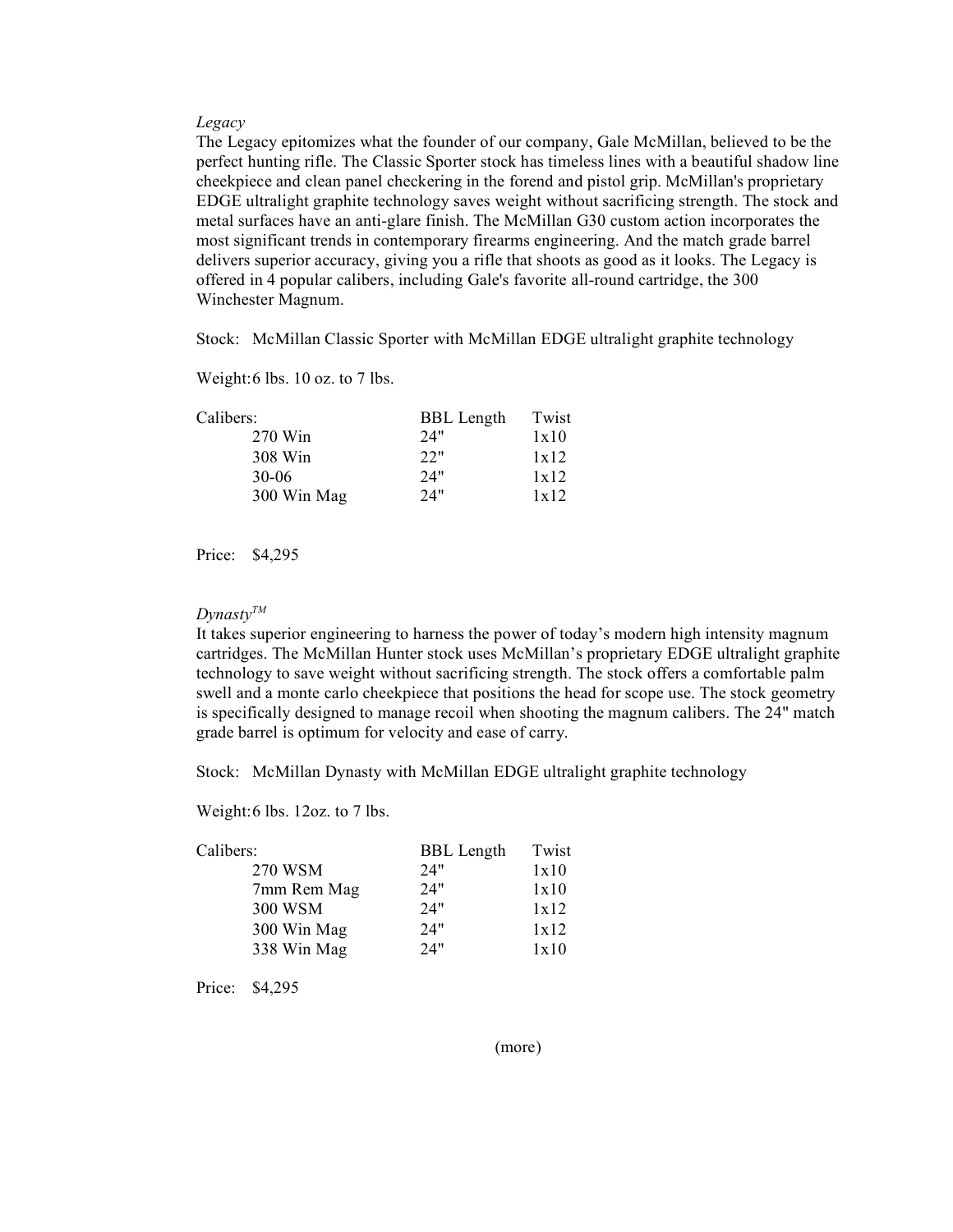## *OutdoorsmanTM*

The Outdoorsman is designed for hunting where distances are large and winds blow hard. The Outdoorsman is chambered in 30-378 Weatherby and 300 RUM, arguably two of the finest ultra-long range cartridge designs optimizing velocity, power and flat trajectory. The stock uses McMillan's proprietary EDGE ultralight graphite technology to save weight without sacrificing strength. The match grade barrel is fluted to shave ounces, enhance balance and aid cooling. An integral muzzle brake is standard to tame recoil.

Stock: McMillan Hunter with McMillan EDGE ultralight graphite technology

Weight:7 lbs. 11 oz.

| Calibers:      | <b>BBL</b> Length | Twist |
|----------------|-------------------|-------|
| 300 RUM        | 28"               | 1x12  |
| 30-378 WBY Mag | 28"               | 1x12  |

Price: \$4,695

### *ProdigyTM*

Cut those mountains down to size. McMillan's Prodigy represents the latest trends in a lightweight working rifle. The Classic Compact stock has a thin wrist and trim forend. The stock uses McMillan's proprietary EDGE ultralight graphite technology to save weight without sacrificing strength. The match grade barrel is a slender #3 taper to shave ounces. If you are the kind of hunter who leaves camp before dawn, busts the hills all day to get away from crowds and returns to camp only after dark, the Prodigy is your rifle.

Stock: McMillan Hunters Edge with McMillan EDGE ultralight graphite technology

Weight:6 lbs. 12 oz. to 7 lbs.

| Calibers:   | <b>BBL</b> Length | Twist |
|-------------|-------------------|-------|
| 270 WSM     | 24"               | 1x10  |
| 7mm Rem Mag | 24"               | 1x10  |
| 308 Win     | 22"               | 1x12  |
| $30 - 06$   | 24"               | 1x12  |
| 300 Win Mag | 24"               | 1x12  |
| 300 WSM     | 24"               | 1x12  |

Price: \$4,295

(more)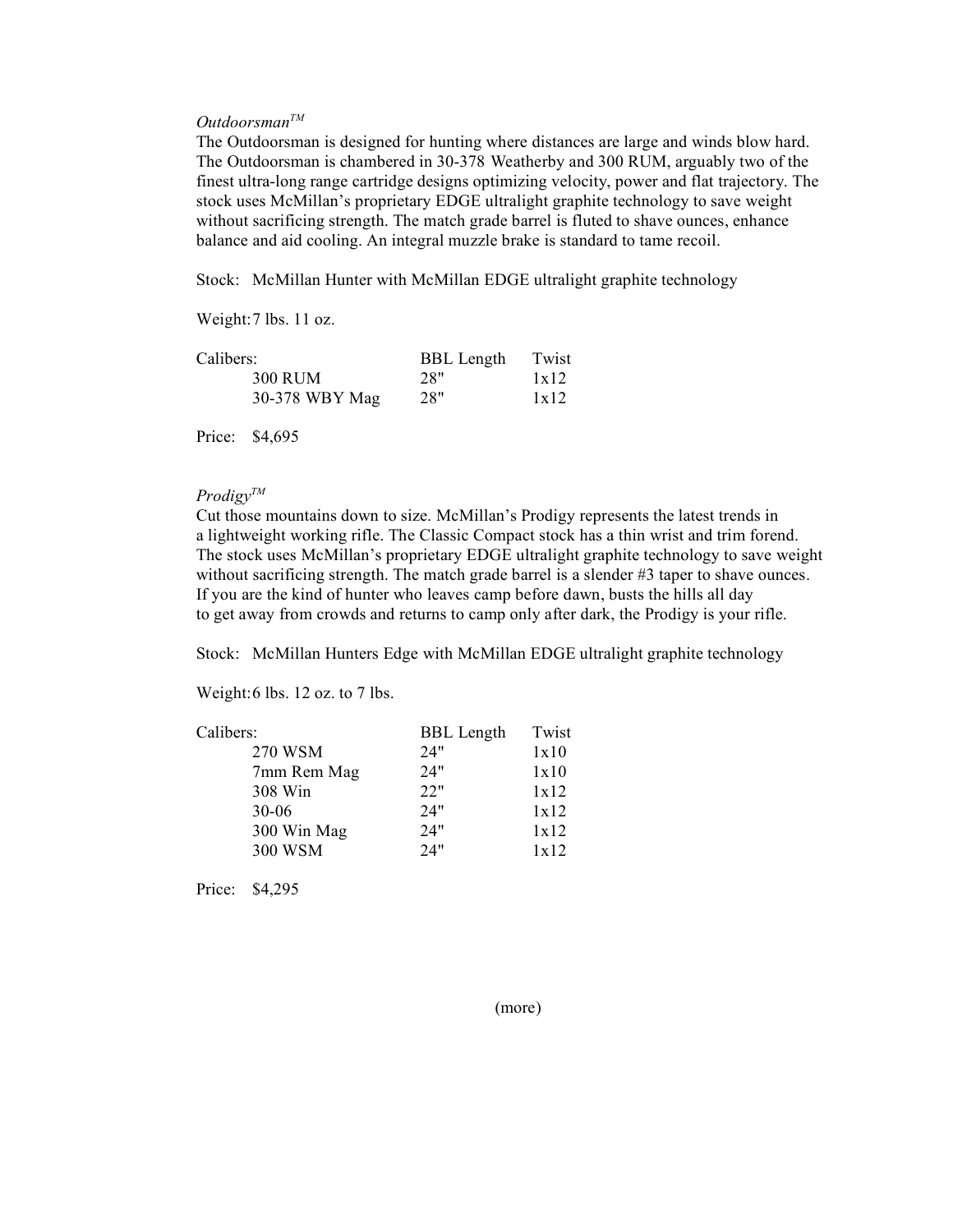# *Tactical HunterTM*

After 30 years developing tactical rifles for our nation's elite military and law enforcement teams, McMillan has finally combined the best of tactical and hunting technologies. The new Tactical Hunter stock uses McMillan's proprietary EDGE ultralight graphite technology to save weight without sacrificing strength. The stock offers advanced tactical features in a size and weight that is easy to hunt with. Offhand or off a bipod, the Tactical Hunter gives you benchrest accuracy, superior ergonomics and aggressive styling in a trim rifle you can carry in the field all day.

Stock: McMillan Tactical Hunter with McMillan EDGE ultralight graphite technology

Weight:7 lbs. to 7 lbs. 4 oz.

| Calibers:   | <b>BBL</b> Length | Twist |
|-------------|-------------------|-------|
| 243 Win     | 22"               | 1x10  |
| 7mm Rem Mag | 24"               | 1x10  |
| 308 Win     | 22"               | 1x12  |
| 300 Win Mag | 24"               | 1x12  |

Price: \$4,449

(more)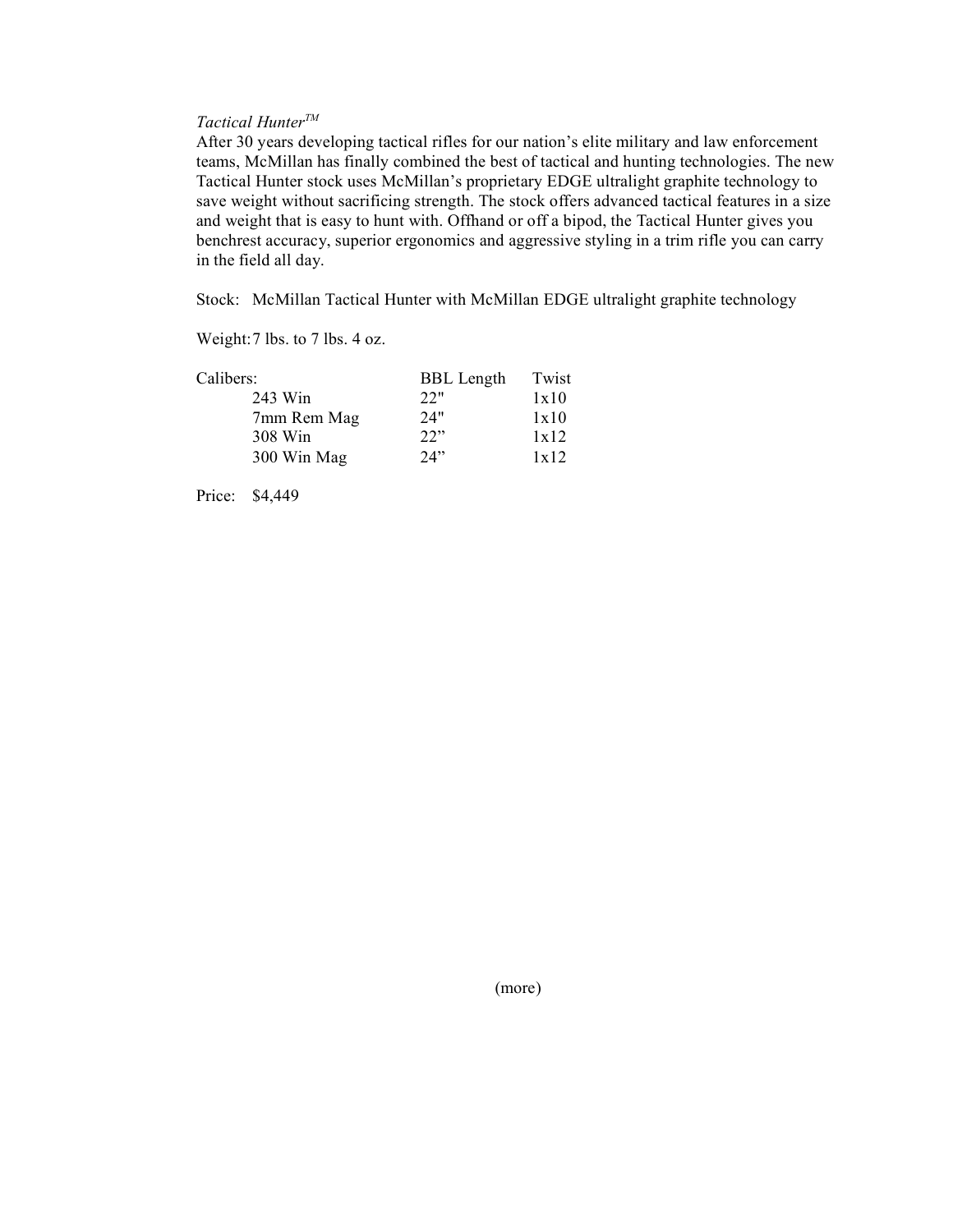## *Heritage*

A stopping rifle must work flawlessly every time, especially in extreme circumstances. The McMillan G30 magnum action cycles its bolt and chambers bulky African rounds as smoothly as running a silk handkerchief through your fingers. The rifle points well and the stock geometry manages recoil for a quick follow-up shot. The drop belly fiberglass stock holds 4 rounds, not 3, and is impervious to temperature and humidity changes. Everything about the Heritage is built rugged to handle the toughest hunt you'll ever go on. Because when you are hunting dangerous game that can hunt you back, there is no room to compromise on your equipment.

Stock: McMillan Heritage

Weight:8 lbs. 4 oz.

| Calibers:   | <b>BBL</b> Length | Twist |
|-------------|-------------------|-------|
| 375 H&H Mag | 24"               | 1x12  |
| 416 Rem Mag | 24"               | 1x14  |

Price: \$4,395

## *PrestigeTM*

The Prestige is designed for the dangerous game hunter who wants the finest engineering, but with traditional styling. The integral express sights, quarter rib, barrel band and front sight are machined into the barrel to give the Prestige the classic lines of an African rifle. The 24" match grade barrel gives fast handling and quick pointing, while retaining maximum velocity. The Prestige uses the McMillan G30 Control Round Feed Action. This is a rifle that will take a lifetime of trophies and be an heirloom for the next generation to keep the bloodline of adventure hunting strong.

Stock: McMillan Prestige

Weight:8 lbs. 4 oz.

| Calibers:   | <b>BBL</b> Length | Twist |
|-------------|-------------------|-------|
| 375 H&H Mag | 24"               | 1x12  |
| 416 Rem Mag | 24"               | 1x14  |

Price: \$5,595